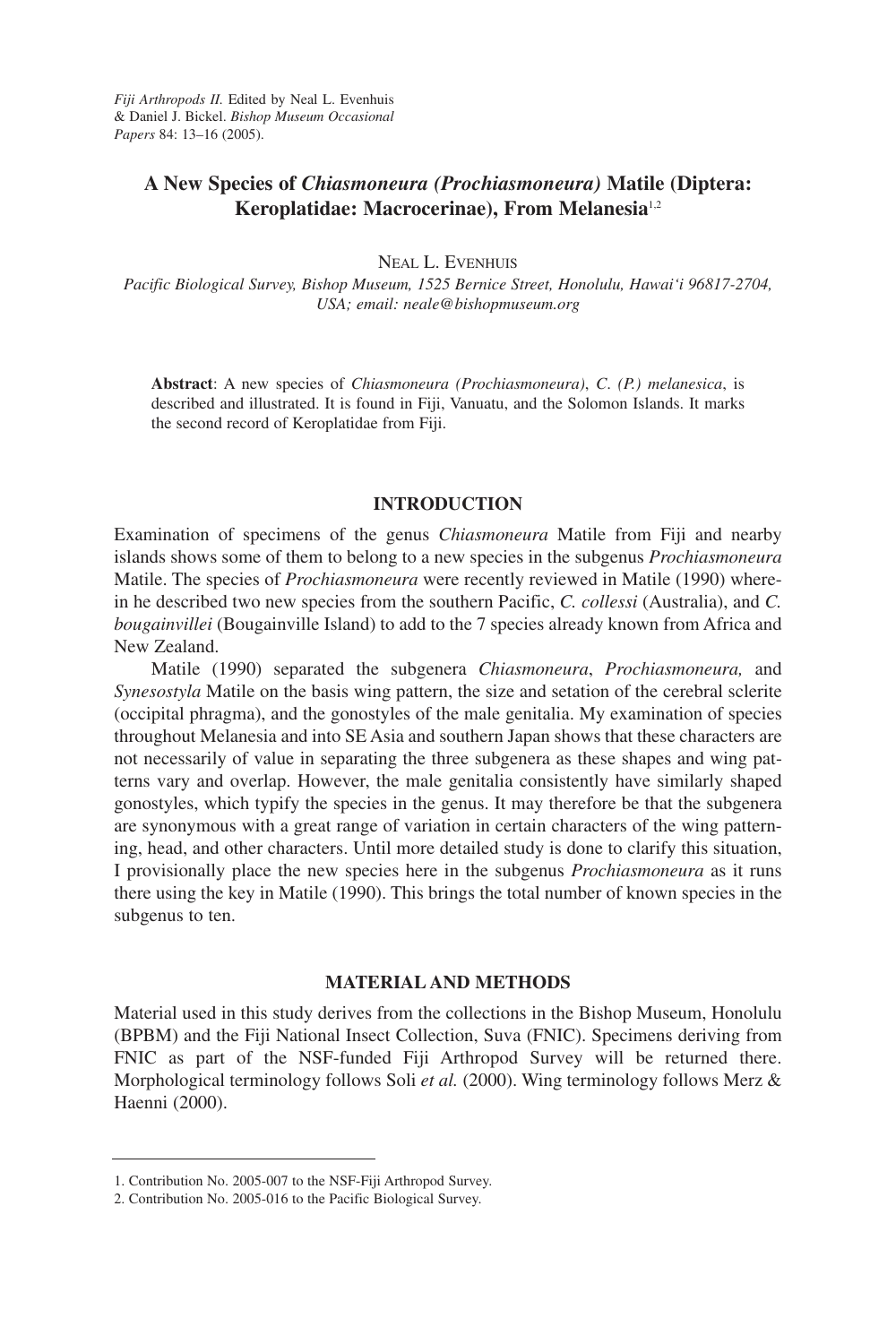

**Figs. 1**–**2**. *Chiasmoneura* (*Prochiasmoneura)* wings. **1**. *C. (P.) bougainvillei* Matile (redrawn from Matile 1990). **2**. *C. (P.) melanesica* Evenhuis, new species.

## *Chiasmoneura (Prochiasmoneura) melanesica* Evenhuis, **new species** (Figs. 2, 4)

**Diagnosis**: Fits closest to *C. bougainvillei* Matile but can be separated by the distinct clear area in wing cell m2, which often extends to the wing margin and is contiguous with the clear area in cell cua1 (this clear area in cell m2 smoky and does not reach the wing margin and is not contiguous with the clear area in cell cua1 in *C. bougainvillei*) and the infuscation along the distal portion of vein  $CuA<sub>2</sub>$  to the wing margin (this infuscation absent in *C. bougainvillei*) (cf. Figs. 1 and 2). The abdomen in *C. melanesica* is predominantly brown, yellow, if present, is found at the bases of tergites IV, V, or VI in females and sometimes all of tergite V in males (yellow markings distinct as paired spots on the dorsal portions of tergites II–VI in *C. bougainvillei*) The male genitalia differ in that *C. melanesica* has gonostyli with strong setation only on the basal half (in *C. bougainvillei*,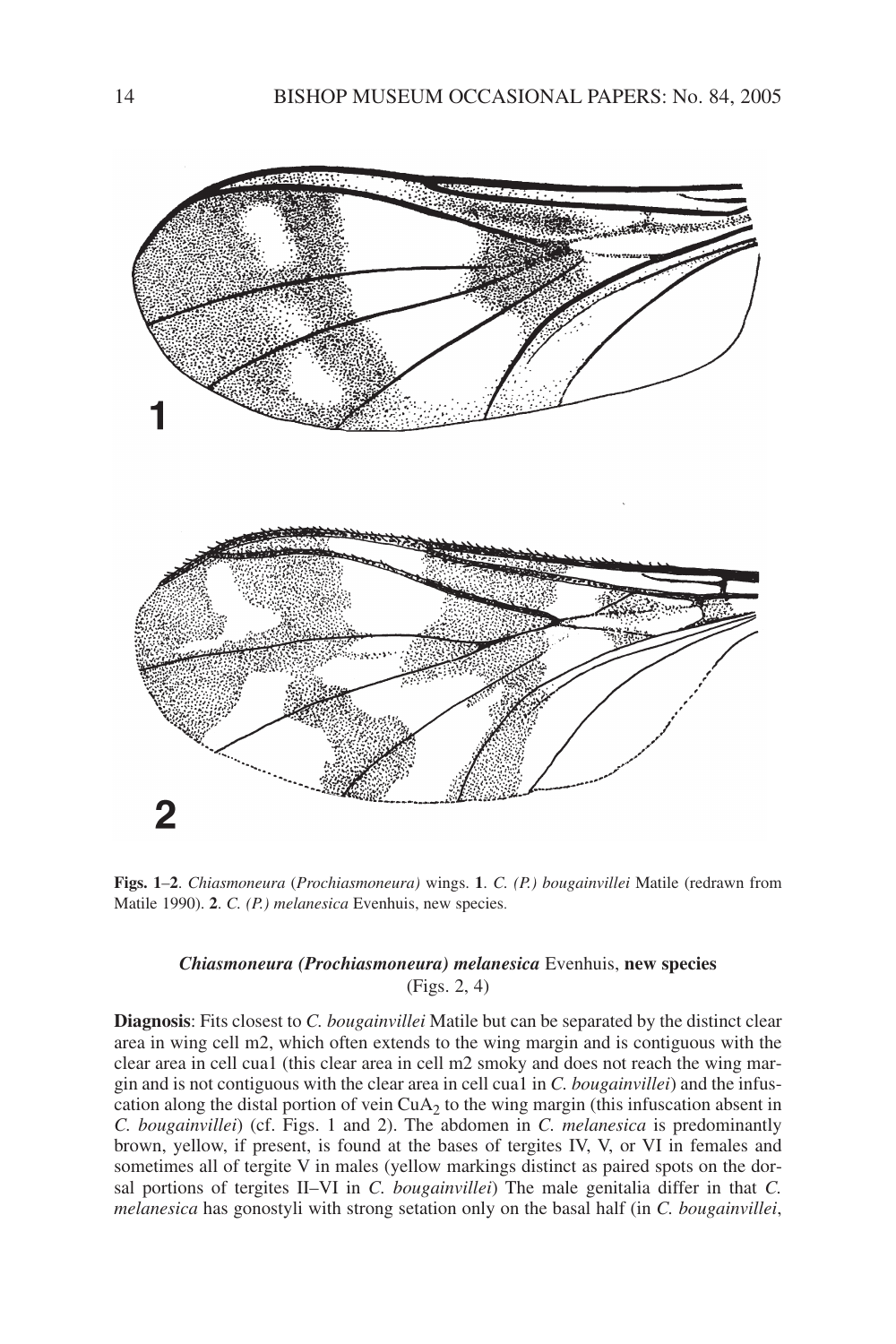

**Figs. 3–4.** *Chiasmoneura* (*Prochiasmoneura)* male genitalia. **3**. *C. (P.) bougainvillei* (redrawn from Matile, 1990 based on specimens in BPBM). **4**. *C. (P.) melanesica* Evenhuis, new species.

this setation extends to the apex) and *C. melanesica* has only fine setation on the basal inner surface of the gonostyli (this area has strong setae in *C. bougainvillei*) (cf. Figs. 3 and 4).

**Description**: Lengths: Body: 1.69–1.98 mm; wing; 1.96–2.50 mm. *Head*: Brown to dark chocolate brown, blackish brown around ocellar triangle; cerebral sclerite subequal in width and length, not well developed dorsally. Lateral ocellus separated from eye margin by 2.5 times width of median ocellus. Antenna yellowish brown, slightly longer than abdomen; pedicel bare, a few hairs may be present apically in some specimens; flagellomeres cylindrical, length ca. 4 times width on segments 1–6, 3 times width on segments 7–11, 2 times width on segments 12–14. Frons brown. Face, clypeus, and mouthparts yellow to brown.

*Thorax*. Brownish yellow. Mesoscutum subshining brown to dark brown, with lines of short dorsocentrals. Mesoscutal setae arranged irregularly along anterolateral margin, densest anteriorly and posteriorly. Mesopleuron bare; proepimeron and anepimeron with setae; metepisternum bare. Base of halter with small hairs. Halter with stem yellowish, knob brown with sparse short hairs.

*Wing* (Fig. 2). Patterned with brownish infuscation; microtrichia irregularly scattered throughout wing. Veins chiefly dark brown, with strong setation on C,  $R_1$ , and  $R_{4+5}$ . C extending beyond tip  $R_{4+5}$  to just before midpoint of distance from  $R_{4+5}$  to  $M_1$ . Sc short, incomplete, ending close to but without distinct connection to C. Radio-medial fusion non-existent, tips of veins bm-cu, and Rs and bases of veins  $R_{4+5}$  and  $M_{1+2}$  meet at a point. CuA<sub>1</sub> effaced basally, not meeting bm-cu. Vein A<sub>1</sub> complete to wing margin. Infuscation in three general areas; 1) basally, consisting of clouds in basal cell; 2) a transverse band in middle from distal end of  $R_1$  to wing margin in cell cup; and 3) apically from distal third of  $R_{4+5}$  down to wing margin at tip of CuA<sub>1</sub>; with clear areas in latter: one irregularly shaped in cell r4+5; one in cell m1 often contiguous with one in cell m2, both often reaching wing margin. Anal cell clear, or with small brown spot at extreme base. Wing fringe with long hairs.

*Legs*. Fore coxa yellow with rows of setae anteriorly; mid and hind coxa brown, mid coxae with setae anterodistally, hind coxa with single setae posteriorly. Fore femora, tibiae, and tarsi pale brownish yellow; mid and hind femora and tibia with brown coloration on apical one-fourth. All legs with two short yellowish to brownish tibial spurs.